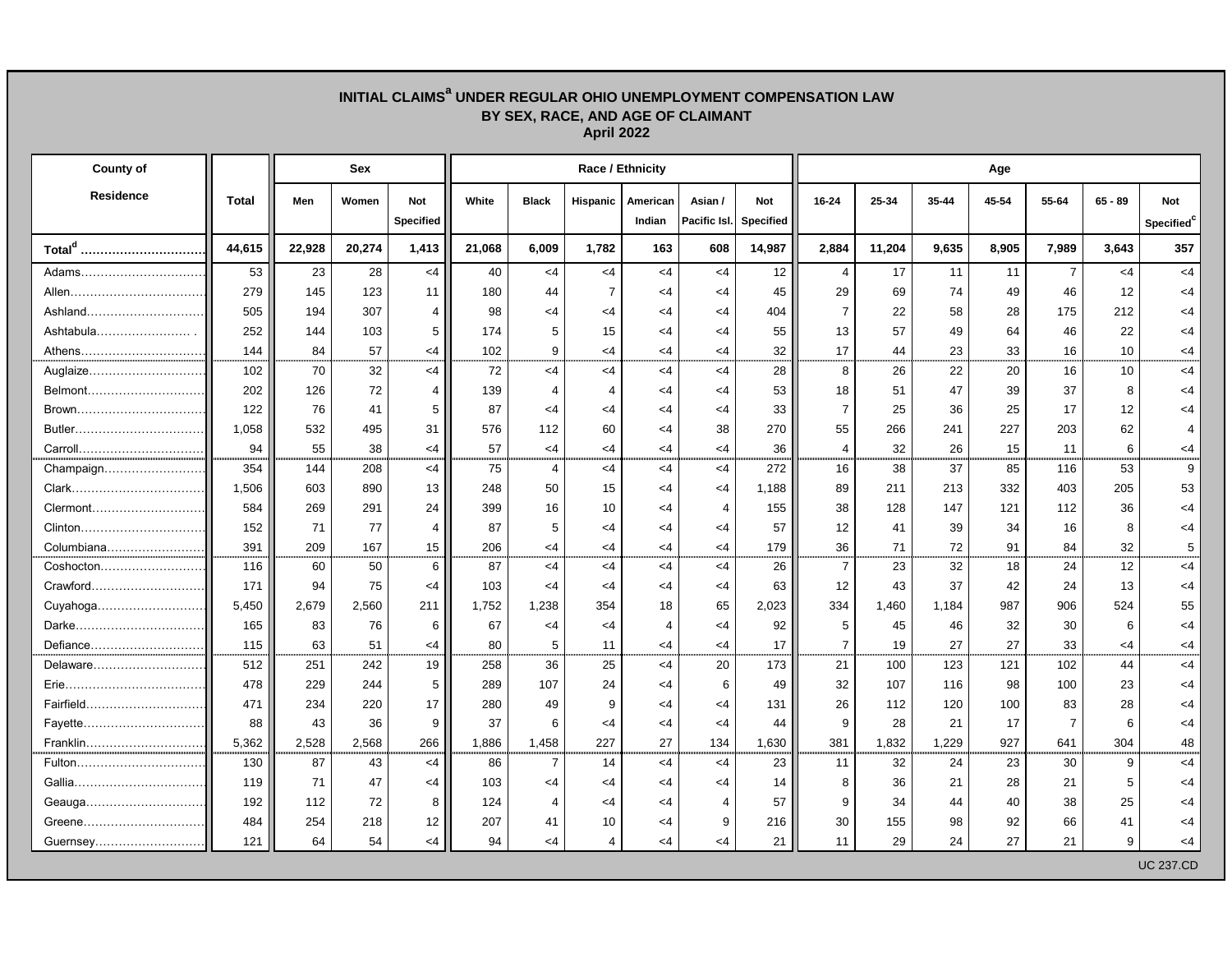## **INITIAL CLAIMS<sup>a</sup> UNDER REGULAR OHIO UNEMPLOYMENT COMPENSATION LAW BY SEX, RACE, AND AGE OF CLAIMANT April 2022**

| <b>County of</b> |              | <b>Sex</b> |       |                  |       |              |          | <b>Race / Ethnicity</b> |                        |            | Age             |       |       |       |                |                |                        |  |  |
|------------------|--------------|------------|-------|------------------|-------|--------------|----------|-------------------------|------------------------|------------|-----------------|-------|-------|-------|----------------|----------------|------------------------|--|--|
| <b>Residence</b> | <b>Total</b> | Men        | Women | <b>Not</b>       | White | <b>Black</b> | Hispanic | American                | Asian /                | <b>Not</b> | 16-24           | 25-34 | 35-44 | 45-54 | 55-64          | $65 - 89$      | <b>Not</b>             |  |  |
|                  |              |            |       | <b>Specified</b> |       |              |          | Indian                  | Pacific Isl. Specified |            |                 |       |       |       |                |                | Specified <sup>c</sup> |  |  |
| Hamilton         | 2,311        | 1,088      | 1,124 | 99               | 940   | 634          | 63       | 11                      | 48                     | 615        | 184             | 619   | 556   | 427   | 377            | 138            | 10 <sup>1</sup>        |  |  |
| Hancock          | 189          | 104        | 81    | 4                | 109   | 12           | 5        | <4                      | $<$ 4                  | 59         | 19              | 67    | 38    | 36    | 20             | $\overline{7}$ | $<$ 4                  |  |  |
|                  | 75           | 37         | 35    | <4               | 51    | <4           | <4       | <4                      | $<$ 4                  | 18         | 5               | 21    | 23    | 13    | 10             | $\leq$ 4       | <4                     |  |  |
| Harrison         | 56           | 36         | 20    | <4               | 42    | <4           | <4       | <4                      | <4                     | 12         |                 |       | 13    | 10    | 13             | 5              | <4                     |  |  |
| Henry            | 112          | 67         | 42    | <4               | 76    | $\leq$ 4     | 17       | $\leq$ 4                | $<$ 4                  | 16         | 10              | 33    | 23    | 28    | 12             | 6              | $<$ 4                  |  |  |
| Highland         | 102          | 47         | 51    | $\overline{4}$   | 67    | $<$ 4        | $<$ 4    | $<$ 4                   | $<$ 4                  | 31         | 8               | 25    | 24    | 20    | 21             | $\overline{4}$ | $<$ 4                  |  |  |
| Hocking          | 73           | 37         | 32    |                  | 62    | <4           | <4       | <4                      | $<$ 4                  | 10         | 8               | 19    | 13    | 21    | 8              |                | $<$ 4                  |  |  |
| Holmes           | 50           | 28         | 18    |                  | 22    | <4           | <4       | <4                      | $\leq$ 4               | 27         | <4              | 10    | 11    | 9     | 12             |                | <4                     |  |  |
| Huron            | 316          | 163        | 147   | 6                | 229   | <4           | 22       | <4                      | <4                     | 59         | 21              | 62    | 62    | 66    | 70             | 35             | <4                     |  |  |
| Jackson          | 273          | 142        | 127   | 4                | 249   | $<$ 4        | $\leq$ 4 | $\leq$ 4                | $<$ 4                  | 17         | 14              | 55    | 61    | 72    | 59             | 11             | $<$ 4                  |  |  |
| Jefferson        | 257          | 169        | 82    | $6\overline{6}$  | 182   | 14           | 5        | $\leq$ 4                | $<$ 4                  | 55         | 22              | 67    | 58    | 47    | 45             | 18             | $<$ 4                  |  |  |
|                  | 212          | 120        | 89    | <4               | 171   | $<$ 4        | 4        | <4                      | <4                     | 32         | 11              | 36    | 36    | 63    | 51             | 14             | $<$ 4                  |  |  |
| Lake             | 697          | 374        | 304   | 19               | 400   | 42           | 32       | <4                      | $\overline{7}$         | 215        | 32              | 178   | 131   | 152   | 138            | 59             | $\overline{7}$         |  |  |
| Lawrence         | 147          | 63         | 78    | 6                | 81    |              | <4       | <4                      | <4                     | 60         | 9               | 40    | 34    | 35    | 22             | 7              | <4                     |  |  |
| Licking          | 405          | 193        | 190   | 22               | 228   | 22           | 12       | $\leq$ 4                | 11                     | 129        | 18              | 104   | 94    | 92    | 64             | 31             | $<$ 4                  |  |  |
| Logan            | 112          | 55         | 54    | $<$ 4            | 71    | $<$ 4        | 4        | $\leq 4$                | $<$ 4                  | 33         | 10 <sup>°</sup> | 24    | 31    | 22    | 18             | 6              | $<$ 4                  |  |  |
| Lorain           | 1,155        | 644        | 487   | 24               | 665   | 109          | 155      | $\overline{4}$          | 12                     | 210        | 81              | 276   | 275   | 246   | 201            | 71             | 5                      |  |  |
| Lucas            | 1,733        | 941        | 742   | 50               | 783   | 390          | 98       | 8                       | 17                     | 437        | 165             | 540   | 375   | 327   | 224            | 97             | 5                      |  |  |
| Madison          | 143          | 61         | 76    | 6                | 59    | 5            | <4       | <4                      | <4                     | 76         | 6               | 30    | 27    | 29    | 27             | 23             | <4                     |  |  |
| Mahoning         | 1,067        | 561        | 480   | 26               | 453   | 122          | 91       | $\leq$ 4                | 4                      | 395        | 63              | 253   | 219   | 196   | 198            | 129            | 9                      |  |  |
| Marion           | 162          | 81         | 76    | 5 <sup>5</sup>   | 109   | 6            | 5        | $\leq$ 4                | $<$ 4                  | 38         | $\overline{7}$  | 43    | 38    | 33    | 30             | 11             | $<$ 4                  |  |  |
| Medina           | 548          | 292        | 244   | 12               | 306   |              | 16       | <4                      |                        | 212        | 11              | 90    | 134   | 129   | 116            | 64             |                        |  |  |
| Meigs            | 79           | 57         | 21    | <4 I             | 59    | -4           | 4>       | <4                      | 4>                     | 16         | $\overline{7}$  | 19    | 16    | 17    | 15             | 5.             | -4                     |  |  |
| Mercer           | 70           | 42         | 27    | <4               | 33    | $\leq$ 4     |          | <4                      | 4                      | 28         | <4              | 13    | 18    | 17    | 14             | 6              | $<$ 4                  |  |  |
| Miami            | 272          | 153        | 113   | 6                | 145   | 12           | 8        | $<$ 4                   | 6                      | 100        | 15              | 75    | 59    | 64    | 39             | 20             | $<$ 4                  |  |  |
| Monroe           | 50           | 36         | 13    | $<$ 4            | 38    | $<$ 4        | $<$ 4    | $<$ 4                   | $<$ 4                  | 12         | $<$ 4           | 10    | 11    | 19    | $\overline{4}$ | $<$ 4          | $<$ 4                  |  |  |
| Montgomery       | 1,961        | 1,007      | 873   | 81               | 816   | 394          | 47       | 10                      | 30                     | 664        | 146             | 598   | 417   | 355   | 312            | 130            | $<$ 4                  |  |  |
| Morgan           | 48           | 39         | 8     | $<$ 4            | 33    | 5            | $\leq$ 4 | <4                      | $<$ 4                  | 9          | 4               | 13    | 14    | 8     | 6              | $<$ 4          | $<$ 4                  |  |  |
| Morrow           | 104          | 65         | 36    | $<$ 4            | 80    | <4           | <4       | <4                      | $<$ 4                  | 24         | 7               | 25    | 18    | 23    | 22             | 9              | $<$ 4                  |  |  |
| Muskingum        | 281          | 137        | 135   | 9                | 122   | 9            | <4       | <4                      | $<$ 4                  | 144        | 15              | 66    | 61    | 55    | 70             | 12             | $<$ 4                  |  |  |
| Noble            | 50           | 34         | 14    | $<$ 4            | 38    | $<$ 4        | $<$ 4    | $<$ 4                   | $<$ 4                  | 11         | $<$ 4           | 13    | 8     | 9     | 11             | 6 <sup>1</sup> | $<$ 4                  |  |  |
|                  |              |            |       |                  |       |              |          |                         |                        |            |                 |       |       |       |                |                | <b>UC 237.CD</b>       |  |  |

**2.**